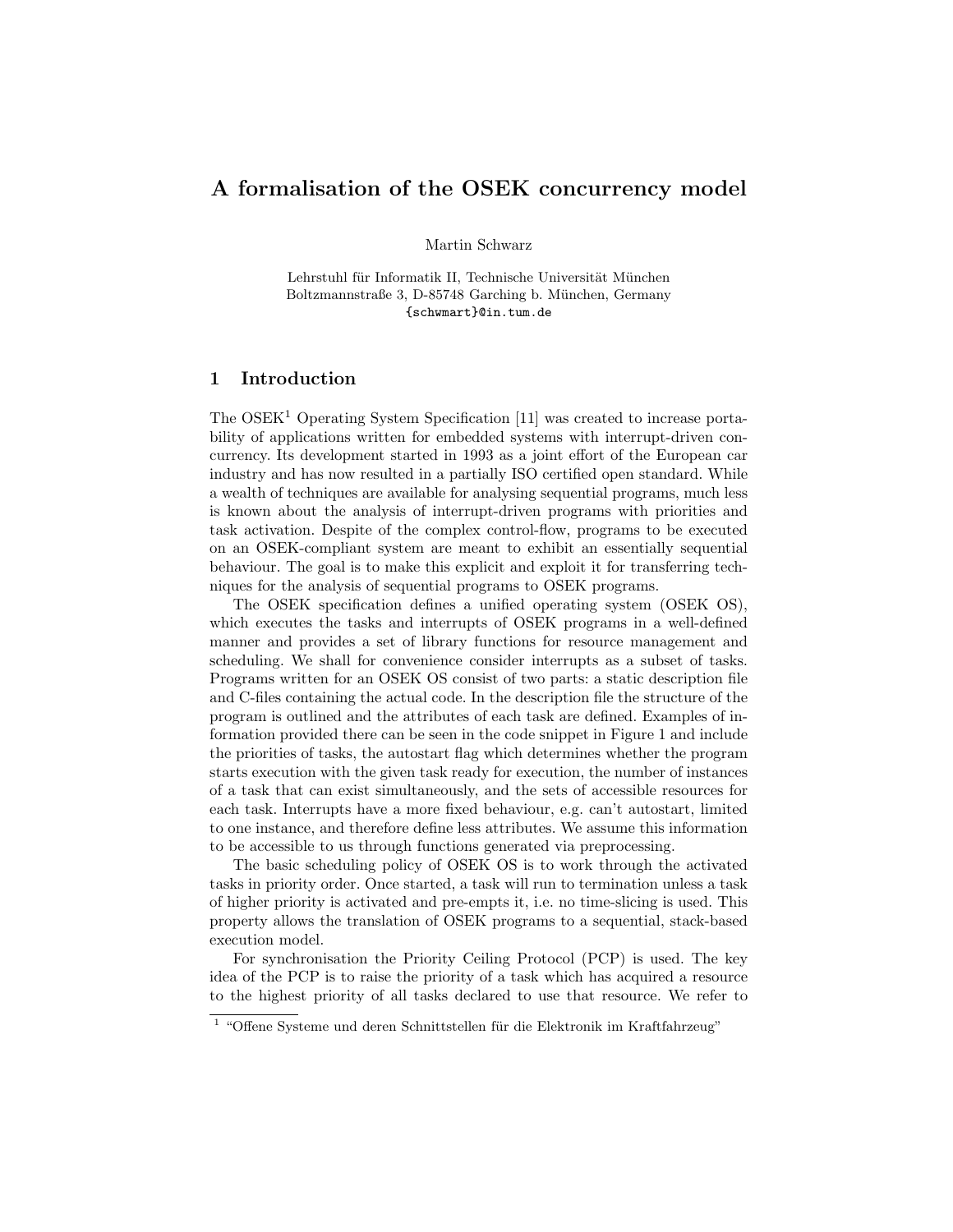

Fig. 1. Example program.

this priority as the ceiling priority of the resource. This policy ensures dead-lock freedom and minimises priority inversion, where a high-priority task waits for a lower-priority task to release a resource.

The program in Figure 1, an instance of a consumer-producer scheme, will serve as a running example. The program variable a is a counter of items available for consumption. The task  $T'$  consumes an item (not shown) and decreases the counter if there is something to be consumed; otherwise, it waits until the next item arrives. The ISR I is triggered as soon as a new item is produced. It increases the counter a and activates the printing task T. This small program already shows some of the interesting consequences of the PCP. As T has a higher priority than  $T'$  the printed output will always be at least one because  $T'$  will only be scheduled to resume after  $T$  has terminated.

The priorities place restrictions on the execution, ruling out many interleavings which otherwise would constitute a data race. For example, while holding the resource  $A$ , the task  $T'$  has a ceiling priority of 10 because the highest priority task declared to use the resource is I, which has a static priority of 10. Therefore,  $T'$  cannot be interrupted by  $I$  when holding this resource. Note that as long as the resource  $A$  is assigned to  $I$  in the description file, there is no data race even when the resource acquisition in the body of  $I$  is removed. This is because the interrupt cannot be pre-empted by lower-priority tasks and the ceiling priority of  $T'$  when it acquires the resource  $A$  is still 10, which ensures that it cannot be pre-empted by  $I$ . Only if we also remove the declaration that I may acquire  $A$  from the description file, can the task  $T'$  be interrupted as acquiring the resource no longer raises its priority. As will be seen in Section ??, our analysis is sensitive to these distinction. We here provide a brief glimpse of our approach. To verify the absence of races in the program, we compute the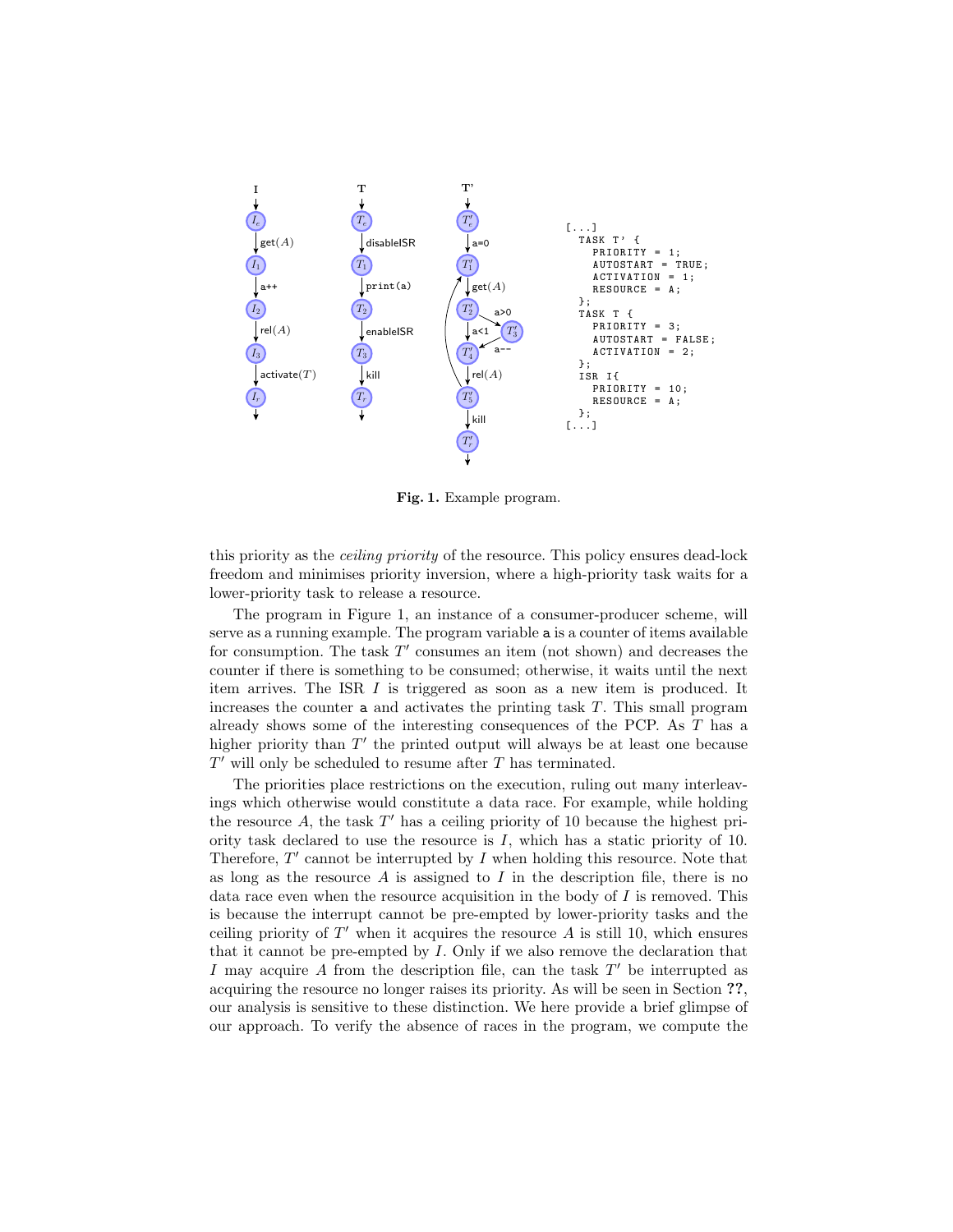following information for the nodes where data is accessed:

| Node     | $\parallel$ Task $\parallel$ Resource | $\vert$ Queue | $\parallel$ Offense $\parallel$ Defense |    |
|----------|---------------------------------------|---------------|-----------------------------------------|----|
|          |                                       |               |                                         |    |
|          |                                       |               |                                         | 10 |
| $T'_{3}$ |                                       |               |                                         |    |

As there is no pair of accesses to the variable a where one access has a strictly higher *offensive* priority than the *defensive* priority of the other, we conclude that the program is free from races.

### 2 Semantics of OSEK Programs

This section explains the principles of the OSEK OS and the PCP. Simultaneously we introduce a small step operational semantics which captures these principles. More precisely, we model the behaviour of systems which conform to the BCC2 conformance class of the OSEK specification. This excludes eventbased task communication, the precise analysis of which is undecidable. For most OSEK library functions we use shortened versions of the OSEK names, replacing GetResource() with get(), for example.

Formally we notate the set of all tasks as Task and the set of all resources as Res. Each task  $q \in$  Task is represented as a *control flow graph* (CFG) as in Figure 1. A control flow graph  $G_q = (N_q, E_q, q_e, q_r)$  consists of a set  $N_q$  of program points; a set of edges  $E_q \subseteq N_q \times$  Stmt  $\times N_q$  annotated with commands; a special entry point  $q_e \in N_q$ ; and a special return point  $q_e \in N_q$ . We assume here that the program points of different procedures are disjoint, and denote by N and E the sets of all nodes and edges, respectively.

Since there is no main-task in an OSEK program, we construct an artificial main-task which consists of one node  $main_e$  and one edge  $(min_e, \text{schedule}, main_e)$ . As actual priorities are positive we set -1 as the priority of the main task which ensures that it does not interfere wiht the actual program. Execution starts at  $main_e$ , with no resources held and all tasks ready which according to the OIL-file, possess the autostart attribute. If there are no auto-starting tasks, nothing happens until an interrupt occurs.

To handle priorities we compute a function  $\mathcal{P}: 2^{\text{Res}} \to \mathbb{N}$  that maps sets of resources to the maximum of ceiling priorities of resources in the set. In the example  $\mathcal{P}(A) = 10$ .

During the execution of a OSEK program, the tasks move between the states suspended, ready or running. At most one task is running and when a task terminates it becomes suspended. In our semantics the current node is running. Ready tasks are kept in a priority queue Q which we represent as a list. Since the priority depends on the set of held resources, it is stored along with the node. The function  $hd(Q)$  yields the first, highest priority, element and  $tl(Q)$  yields the queue without the head. In case the queue is empty hd returns  $\langle main, \emptyset \rangle$ .

The auxiliary functions add and push insert an element into the queue as the newest or oldest element of its priority, respectively. Since the amount of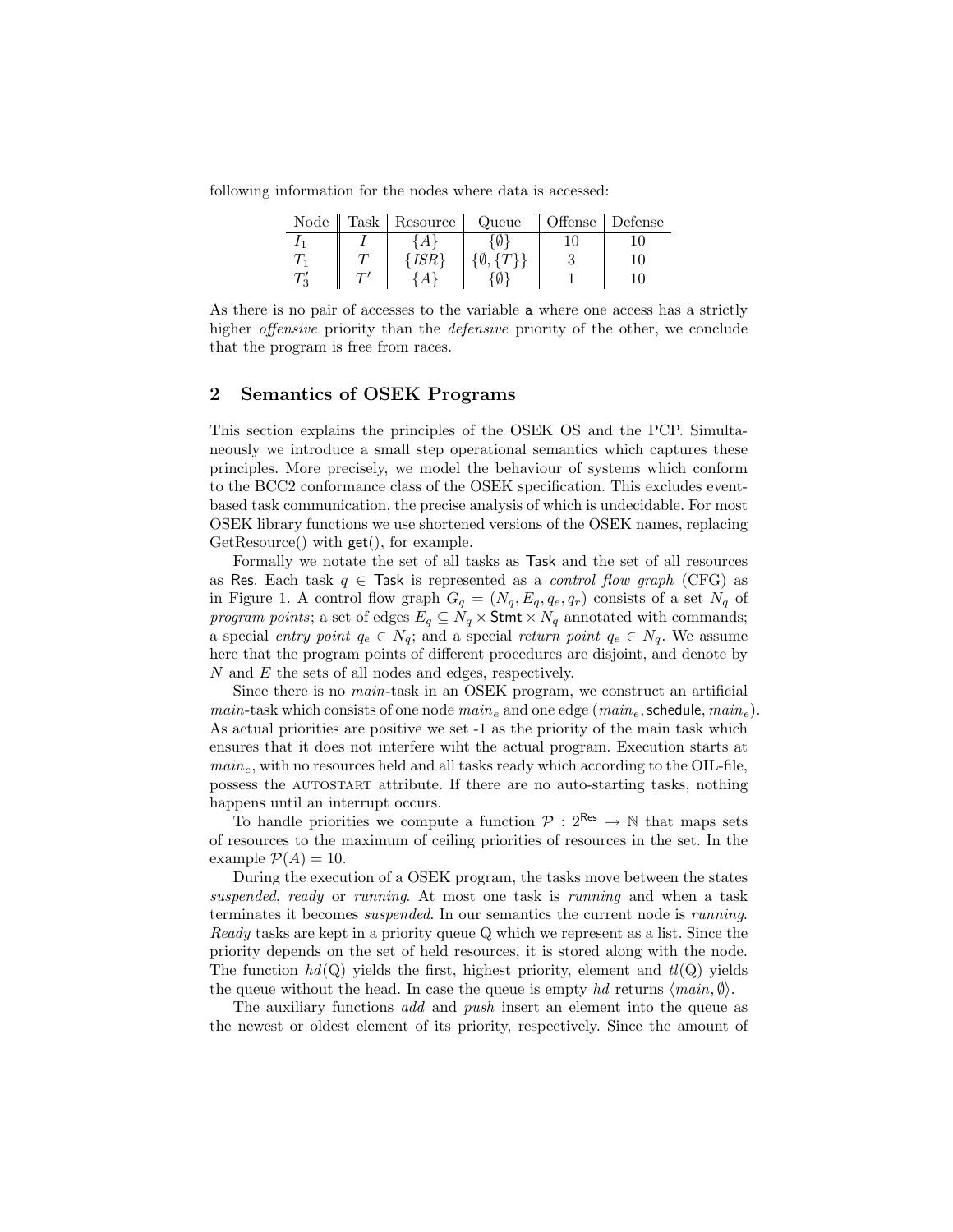instances of a task q is limited, we write this number as  $|q|$ ,  $add(u, Q)$  may return Q unchanged if  $u \in N_q$  and |q| is reached. With  $\pi_i$  denoting the projection to the *i*-th component of a tuple and  $Q_{|q}$  the restriction of the queue to only nodes in  $N_q$ , add and push are defined as follows:

$$
add(\langle u, R \rangle, Q) = \begin{cases} Q & u \in N_q, |Q_q| \ge |q| \\ \langle u, R \rangle : Q & \mathcal{P}(R) > \mathcal{P}(\pi_2(hd(Q))) \\ hd(Q) : add(\langle u, R \rangle, tl(Q)) & \text{otherwise} \end{cases}
$$

$$
push(\langle u, R \rangle, Q) = \begin{cases} \langle u, R \rangle : Q & \mathcal{P}(R) \ge \mathcal{P}(\pi_2(hd(Q))) \\ hd(Q) : push(\langle u, R \rangle, tl(Q)) & \text{otherwise} \end{cases}
$$

In our example program of Figure 1,  $|T| = 2$  and  $|T'| = 1$ . Since I is an interrupt,  $|I| = 1$ . Since always one task will be running, there are at most three tasks in the queue.

According to the OSEK specification, the currently running task is counted as one active instance. Our definition of add as is, does not take care of this. This counting policy, though, can be simulated by pushing a copy of the running task into the queue before calling add and removing it again after this call.

Our semantics only considers the set of held resources to determine the priority of a task. According to the OSEK specification, though, further information must be taken into account. These are the static priorities defined in the description file; various OSEK library functions disabling interrupts as well as locking of the scheduler (viewed as an implicit resource) through get. This behaviour of the scheduler suggests to reduce all these cases to acquiring artificial resources via get. Accordingly, we create distinct artificial resources for the respective library functions, assign them to all affected tasks in the description file and replace the library function calls with get() for the corresponding artificial resources.

For example program of Figure 1, this means that the command disableISR is replaced by  $\text{get}(r_{ISR})$  where the new artificial resource  $r_{ISR}$  is assigned to I. The scheduler resource  $r_{sched}$  would be assigned to all tasks except interrupts.

Analogously, the static priority of a task  $q$  is represented by the artificial resource  $r_q$  which is assigned solely to q. The corresponding commands  $get()$  and rel(), we include directly in the semantics instead of the source in order to avoid spurious pre-emptions. With these artificial resources all priority information is bundled in the set of held resources.

A state of our semantics consists of the current node  $u \in N$ , the set of held resources  $R \in 2^{\text{Res}}$  of the running task, and the queue  $Q \in \text{Queue}(N \times 2^{\text{Res}})$  of ready tasks. We don't explicitly carry around components for other global or intra-task information.

For commands c which are not related to scheduling, we write  $c \in$ BASIC and bundle them in a single rule. Besides all C statements, basic contains the OSEK commands  $get()$ ,  $rel()$  and  $activate()$  which operate on the state as follows:

$$
[\text{get}(r)] \langle R, Q \rangle = \langle R \cup \{r\}, Q \rangle \qquad [\text{rel}(r)] \langle R, Q \rangle = \langle R \setminus \{r\}, Q \rangle
$$

$$
[\text{activate}(q)] \langle R, Q \rangle = \langle R, add(\langle q_e, \{r_q\} \rangle, Q) \rangle
$$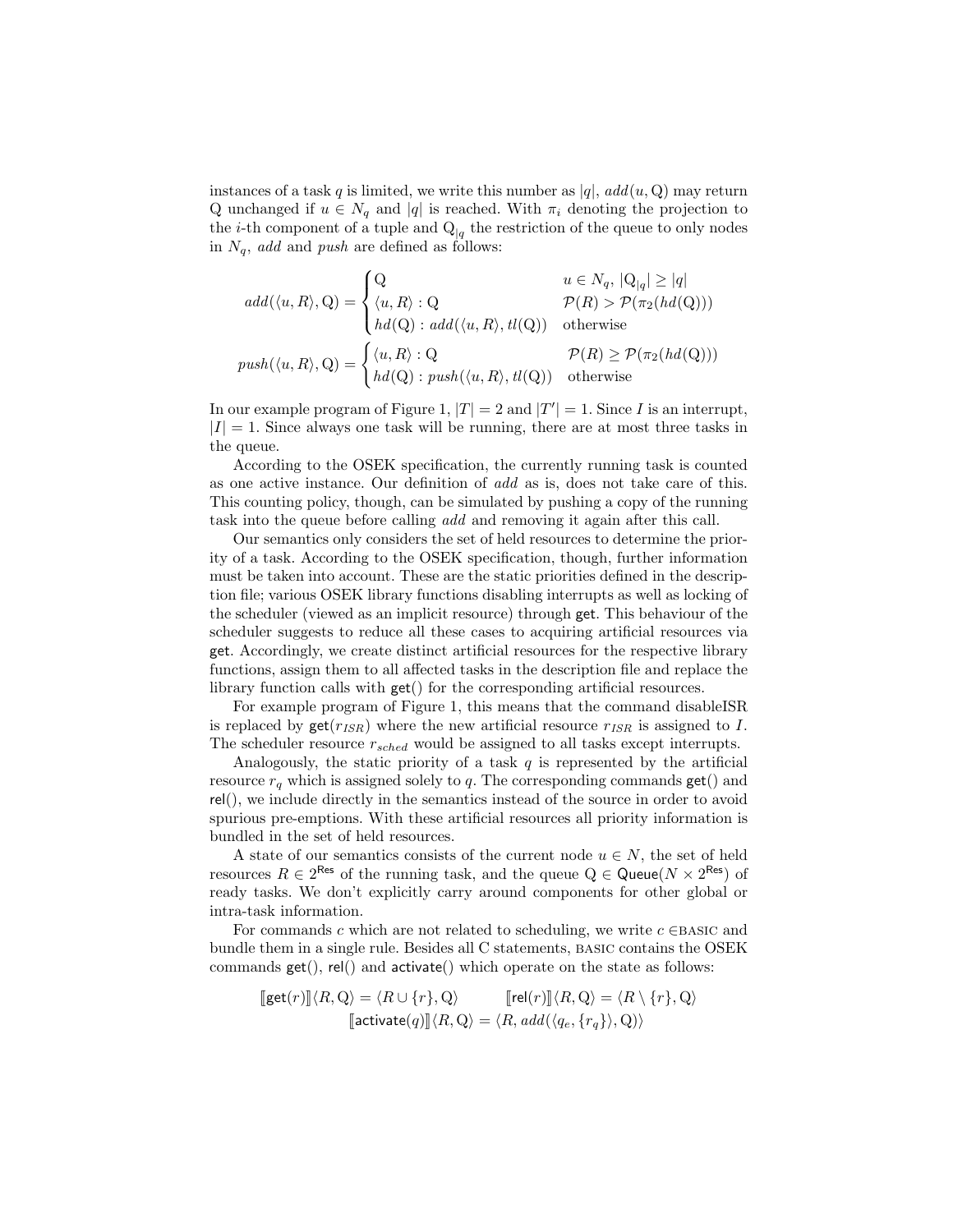| $(u, c, v) \in E$ $c \in BASIC$ $\langle R', Q' \rangle = [c] \langle R, Q \rangle$<br>$\langle u, R, Q \rangle \implies \langle v, R', Q' \rangle$ BASIC                                                                   |                                                                                                                                       |                                                                                                                                                                              |  |
|-----------------------------------------------------------------------------------------------------------------------------------------------------------------------------------------------------------------------------|---------------------------------------------------------------------------------------------------------------------------------------|------------------------------------------------------------------------------------------------------------------------------------------------------------------------------|--|
|                                                                                                                                                                                                                             |                                                                                                                                       |                                                                                                                                                                              |  |
| $(u, \text{schedule}, v) \in E \qquad \langle u', R' \rangle = hd(Q) \qquad \mathcal{P}(R) < \mathcal{P}(R')$<br>$\langle u, R, Q \rangle \implies \langle u', R', \text{push}(\langle v, R \rangle, tl(Q)) \rangle$ SWITCH |                                                                                                                                       |                                                                                                                                                                              |  |
| $(u, \text{schedule}, v) \in E$ $\langle u', R' \rangle = hd(Q)$ $\mathcal{P}(R) \ge \mathcal{P}(R')$ STAY                                                                                                                  | $\langle u, R, Q \rangle \implies \langle v, R, Q \rangle$                                                                            |                                                                                                                                                                              |  |
|                                                                                                                                                                                                                             | $(u, \text{kill}, v) \in E$ $\langle u', R' \rangle = hd(Q)$<br>$\langle u, R, Q \rangle \implies \langle u', R', tl(Q) \rangle$ KILL |                                                                                                                                                                              |  |
|                                                                                                                                                                                                                             |                                                                                                                                       | $q \in \textsf{Irrt}$ $R' = \{r_q\}$ $\mathcal{P}(r_q) > \mathcal{P}(R)$<br>$\langle u, R, Q \rangle \Rightarrow \langle q_e, R', add(\langle u, R \rangle, Q) \rangle$ IRPT |  |

Fig. 2. Queue-based semantics  $(\Rightarrow)$ .

The PCP is realised by the scheduler routine of the OSEK OS. The scheduler is not constantly monitoring the queue. Instead, it acts when certain conditions occur or library functions are called. Scheduling, e.g., is invoked when a resource is released via the command rel(), when readying a task via  $\arctan(\theta)$ , or terminating a task via kill. The scheduler can also explicitly be called via the command schedule. In the example from the previous section, scheduling may occur at the nodes  $T_r$ ,  $T'_5$  and  $T'_r$ . The completion of an interrupt calls the scheduler, hence a scheduling may indirectly also occur, e.g., at node  $T'_1$ , allowing T to execute before  $T'$  resumes. On the other hand, the nodes  $T'_2$  to  $T'_4$  are visited contiguously as the priority at these nodes is so high that  $I$  is not allowed to run, and the nodes  $T_1$  and  $T_2$  are also visited contiguously since interrupts are disabled.

In order to make all calls of the scheduler explicit, we remove all implicit triggers and instead insert the command schedule after every triggering command. This separates commands modifying the program state from commands modifying the control flow. The only exception is the command kill where the running task is replaced with the next task which the scheduler would select. This is expressed by the kill-rule in Figure 2. This may, due to the queue being empty, result in returning to the artificial node *main* where the program would idle until an interrupt occurs.

When the scheduler is called, it selects the ready task with the highest priority from the queue, switches its state into running and starts executing it. Should several tasks have the same priority, the oldest one is selected (see Figure 3). When a tasks becomes running, it keeps its age. In case of pre-emption, it will still be the oldest among the same priority tasks. This behaviour is already captured by the functions push and add defined above. The next task to be selected from the queue Q is thus retrieved by  $hd(Q)$ .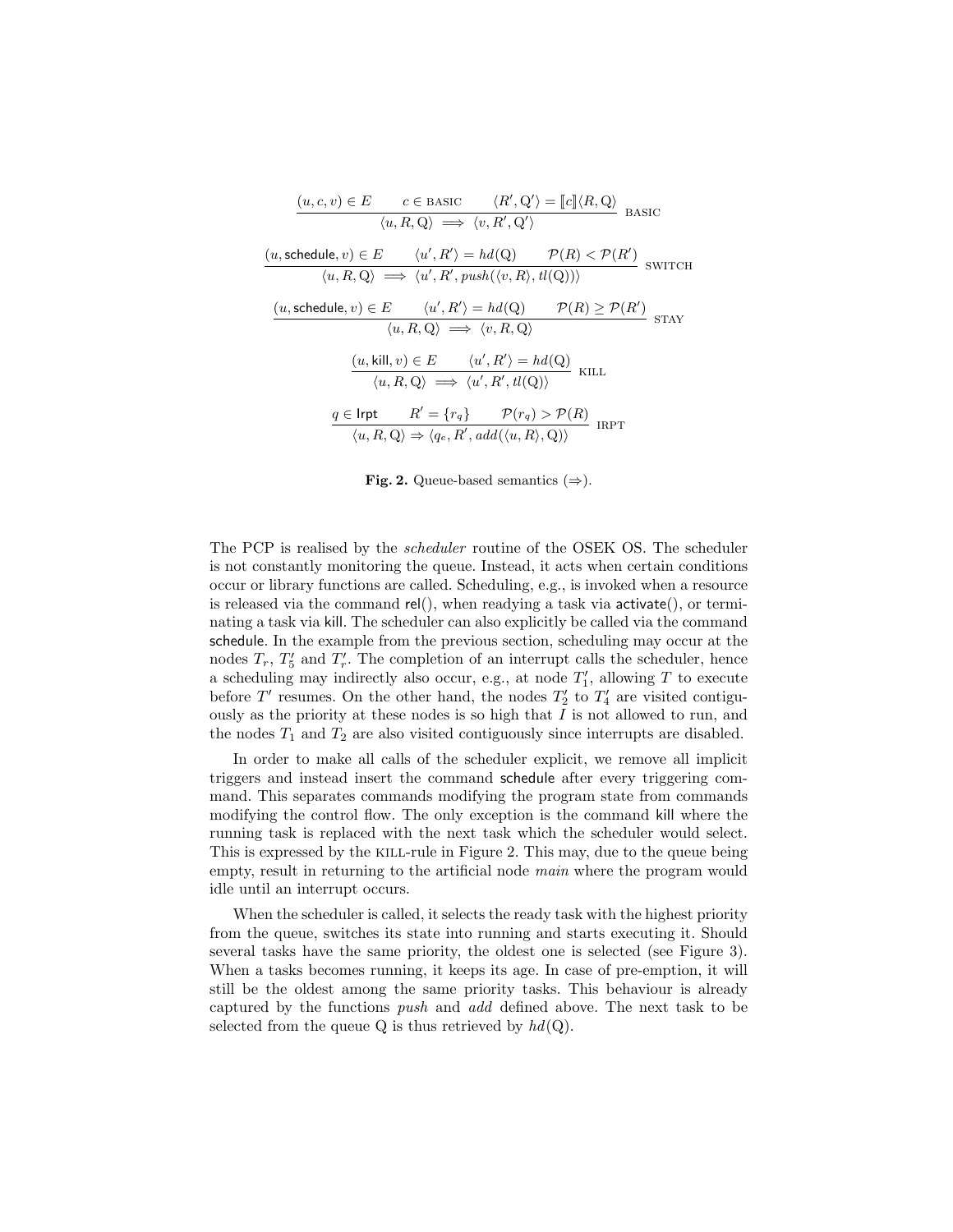

Fig. 3. Scheduling of tasks in the queues

After selecting the next task, the scheduler checks whether it has a strictly higher priority than the running task. If not, the scheduler will do nothing. See the stay-rule. Otherwise, pre-emption occurs. This means that the current running task is stopped, its state is changed to ready and the selected task becomes running. See the SWITCH-rule.

In our semantic description, we used  $\llbracket \bullet \rrbracket$  in the BASIC-rule to refer to the standard semantics of C. A specific analysis may replace this with a suitable abstraction of the semantics without interfering with the scheduling. The queuebased semantics of OSEK can be extended with possibly recursive functions. In this case, a configuration is represented as a call-stack for the running task together with a task queue which now consists of the call-stacks of fresh or pre-empted tasks.

## 3 Stack-Based Semantics of OSEK

In this section, we show that the queue-based small-step semantics of the last section is equivalent to a stack-based small-step semantics. There is almost a oneto-one correspondence between the rules of the semantics of Figure 2 and the rules of the new stack-based semantics as presented in Figure 4. Only the KILLrule is split into two cases. What is different, however, are the data structures for storing ready tasks. Instead of maintaining a single queue, we maintain a stack of pre-empted tasks together with a simpler and smaller queue of names of fresh tasks only. Therefore, a call of the scheduler behaves similar to an indirect function call, where the SWITCH-rule and RESUME-rule, act as *call* and *return*, respectively. The two cases of the kill-rule refer to resuming a pre-empted task from the stack and to starting the next task from the queue. The functions add and push still apply  $P$  to the resource set of their first argument. Now, however, this set consists only of the artificial resource corresponding to the static priority of the added task. This resource can be retrieved directly from the name of the task and therefore need not be stored inside the queue.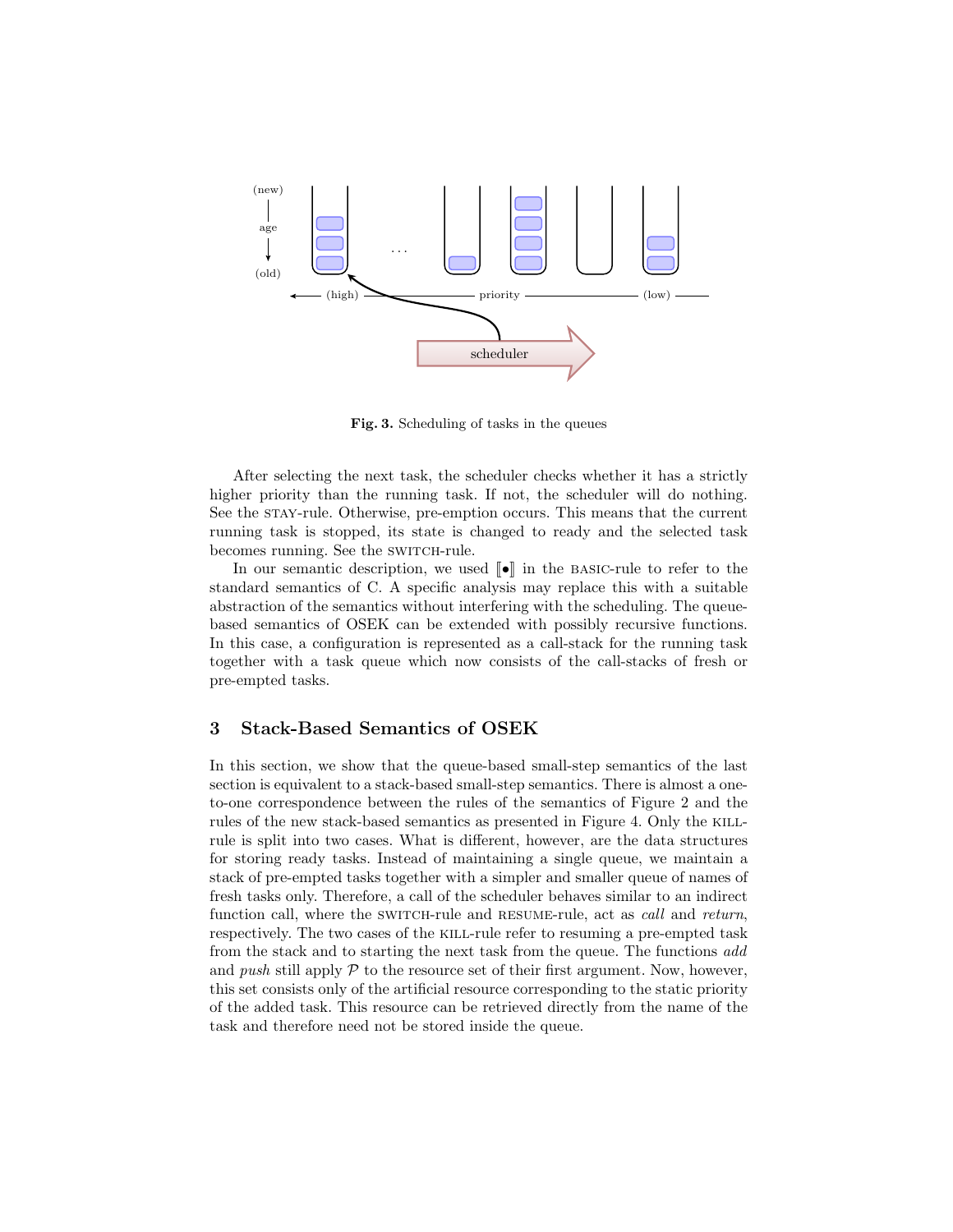$$
\frac{(u, c, v) \in E \qquad c \in \text{BASIC} \qquad \langle R', Q' \rangle = [c] \langle R, Q \rangle}{\langle \Gamma ; \langle u, R \rangle, Q \rangle \rightarrow \langle \Gamma ; \langle v, R' \rangle, Q' \rangle} \quad \text{BASIC}
$$
\n
$$
\frac{(u, \text{ schedule}, v) \in E \qquad R' = \{r_{hd}(Q)\} \qquad Q' = tl(Q) \qquad \mathcal{P}(R) < \mathcal{P}(R')}{\langle \Gamma ; \langle u, R \rangle, Q \rangle \rightarrow \langle \Gamma ; \langle v, R \rangle; \langle hd(Q)_{e}, R' \rangle, Q' \rangle} \quad \text{SWITCH}
$$
\n
$$
\frac{(u, \text{ schedule}, v) \in E \qquad R' = \{r_{hd}(Q)\} \qquad \mathcal{P}(R) \ge \mathcal{P}(R')}{\langle \Gamma ; \langle u, R \rangle, Q \rangle \rightarrow \langle \Gamma ; \langle v, R \rangle, Q \rangle} \quad \text{STAY}
$$
\n
$$
\frac{(u, \text{kill}, v) \in E \qquad R' = \{r_{hd}(Q)\} \qquad Q' = tl(Q) \qquad \mathcal{P}(\tilde{R}) < \mathcal{P}(R')}{\langle \Gamma ; \langle \tilde{u}, \tilde{R} \rangle; \langle u, R \rangle, Q \rangle \rightarrow \langle \Gamma ; \langle \tilde{u}, \tilde{R} \rangle; \langle hd(Q)_{e}, R' \rangle, Q' \rangle} \quad \text{NEXT}
$$
\n
$$
\frac{(u, \text{kill}, v) \in E \qquad R' = \{r_{hd}(Q)\} \qquad \mathcal{P}(\tilde{R}) \ge \mathcal{P}(R')}{\langle \Gamma ; \langle \tilde{u}, \tilde{R} \rangle; \langle u, R \rangle, Q \rangle \rightarrow \langle \Gamma ; \langle \tilde{u}, \tilde{R} \rangle, Q \rangle} \quad \text{RESUME}
$$
\n
$$
\frac{q \in \text{Irpt} \qquad \mathcal{P}(\{r_q\}) > \mathcal{P}(R)}{\langle \Gamma ; \langle u, R \rangle, Q \rangle \rightarrow \langle \Gamma ; \langle u, R \rangle; \langle q_e, \{r_q\} \rangle, Q \rangle} \quad \text{IRPT}
$$

Fig. 4. Stack-based semantics  $(\rightarrow)$ .

In the following, we present a translation  $\Phi$  of configurations of the queuebased semantics into configurations of the stack-based semantics:

$$
\begin{array}{c}\varPhi: N \times (2^{\sf Res} \times {\sf Queue}(N \times 2^{\sf Res})) \to {\sf Stack}(N \times 2^{\sf Res}) \times {\sf Queue}({\sf Task})\\ \\ \varPhi\langle u, \langle R, {\sf Q} \rangle \rangle = \langle \phi_{\varGamma}({\sf Q}) \; ; \langle u, R \rangle, \phi_{\cal Q}({\sf Q}) \rangle\end{array}
$$

Note that Task only contains task names so it is equivalent to the set of all entry nodes of tasks, which is a small subset of N. Assume that the configuration of the queue-based semantics is given by  $\langle u, \langle R, Q \rangle \rangle$ . Then the function  $\phi_Q$  removes partially executed tasks from the queue Q returning a queue of fresh tasks only and is given by:

$$
\phi_Q(Q) = \begin{cases}\n[ \quad] & Q = [\quad] \\
push(q, \phi_Q(tl(Q))) & hd(Q) = \langle q_E, \{r_q\} \rangle \\
\phi_Q(tl(Q)) & \text{otherwise}\n\end{cases}
$$

The function  $\phi_{\varGamma}$  builds the stack of partially executed tasks from Q. The depth of this stack is at most the number of priorities below the static priority of the currently running task. The function is defined as follows:

$$
\phi_{\Gamma}(\mathbf{Q}) = \begin{cases}\n[ \quad & \mathbf{Q} = [\ ] \\
\phi_{\Gamma}(tl(\mathbf{Q})) & hd(\mathbf{Q}) = \langle q_e, \{r_q\} \rangle \\
\phi_{\Gamma}(tl(\mathbf{Q})); \langle u, R \rangle & hd(\mathbf{Q}) = \langle u, R \rangle\n\end{cases}
$$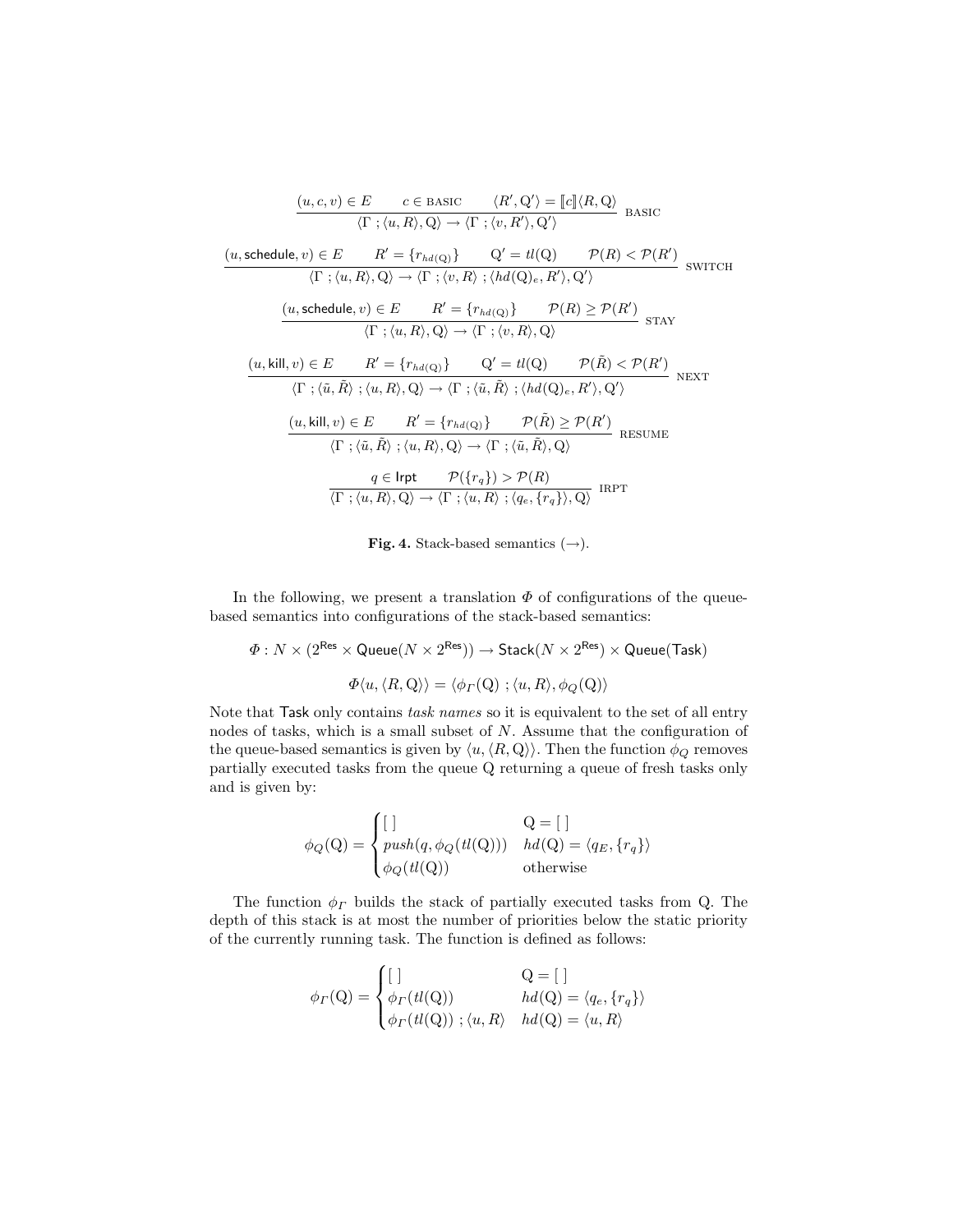Note that since the introduced artificial resources are the same in both semantics and the sets of held resources are not modified the priority function  $\mathcal P$ commutes with the translation  $\Phi$ .

**Theorem 1.** For any two reachable configurations  $\langle u, \langle R, Q \rangle \rangle$ ,  $\langle v, \langle R', Q' \rangle \rangle$ , the following equivalence holds:

$$
\langle u, \langle R, Q \rangle \rangle \Rightarrow \langle v, \langle R', Q' \rangle \rangle \Longleftrightarrow \Phi \langle u, \langle R, Q \rangle \rangle \rightarrow \Phi \langle v, \langle R', Q' \rangle \rangle
$$

Proof. Recall that there is a one-to-one correspondence between the rules of the queue-based and the stack-based semantics — up to the KILL-rule which is simulated by the two rules NEXT and RESUME. We perform a case distinction on the rules and prove that a rule is applicable to a configuration of the queue-based semantics if and only if the corresponding rule is applicable to the translated configuration where the results of the application are again in relation via the translation  $\Phi$ . Note that we require all configurations to be reachable. i.e. proper priorities, thus we won't explicitly state it every time. Consider, e.g., the  $(\Rightarrow)$ -switch-rule at an edge  $(u, \text{schedule}, v)$  and a configuration  $\langle u, \langle R, Q \rangle \rangle$ of the queue-based semantics. Let  $\langle u', R' \rangle = hd(Q)$ . Then the  $(\Rightarrow)$ -switchrule is applicable iff  $\mathcal{P}(R) < \mathcal{P}(R')$ , with resulting configuration  $\langle u', \langle R', \mathbf{Q}' \rangle \rangle$ where  $Q' = push(\langle v, R \rangle, tl(Q))$ . On the other hand, consider the configuration  $\Phi(\langle u, \langle R, Q \rangle \rangle) = \langle \phi(\Gamma Q); \langle u, R \rangle, \phi(\Gamma Q) \rangle$  of the stack-based semantics. Let  $R'' = \{r_{hd(\phi_Q(Q))}\}.$  Then the  $(\rightarrow)$ -switch-rule is applicable iff  $\mathcal{P}(R) < \mathcal{P}(R'')$ . We first show that  $R' = R''$ . Let  $\tilde{q}$  be the task within which u occurs. Then the condition  $\mathcal{P}(R) < \mathcal{P}(R')$  implies that also  $\mathcal{P}(r_{\tilde{q}}) < \mathcal{P}(R')$ . Thus due to the PCP,  $\langle u', R' \rangle = \langle q_e, \{r_q\} \rangle$  for some task  $q \in$  Task since a partially executed task of priority  $\mathcal{P}(R')$  could not have been pre-empted by  $\tilde{q}$ . Since  $\phi_Q$  preserves the relative ordering of tasks, and  $\langle q_e, \{r_q\}\rangle = hd(Q)$ , we conclude that also  $q = hd(\phi_Q(Q))$ .

It remains to prove that  $\overline{\Phi}\langle u', \langle R', \overline{Q}' \rangle \rangle$  equals the result of applying the  $(\leftarrow)$ switch-rule of the stack-based semantics to  $\langle \phi(\Gamma Q); \langle u, R \rangle, \phi_Q(Q)\rangle$ . The latter results in  $\langle \phi(\Gamma Q); \langle v, R \rangle; \langle q_e, \{r_q\} \rangle, \mathit{tl}(\phi_Q(Q))\rangle$ . We have:

$$
\Phi(\langle v, \langle R', Q' \rangle \rangle) = \langle \phi_{\Gamma}(Q'); \langle u', R' \rangle, \phi_{Q}(Q') \rangle \n= \langle \phi_{\Gamma}(push(\langle v, R \rangle, tl(Q)); \langle u', R' \rangle, \phi_{Q}(push(\langle v, R \rangle, tl(Q)) \rangle \n= \langle \phi_{\Gamma}(push(\langle v, R \rangle, tl(Q)); \langle q_e, \{r_q\} \rangle, \phi_{Q}(push(\langle v, R \rangle, tl(Q)) \rangle
$$

Regarding the stack, we verify that:

$$
\phi_{\Gamma}(push(\langle v, R \rangle, tl(Q)) = \phi_{\Gamma}(Q) ; \langle v, R \rangle
$$

By the same arguments used for the head, all tasks in Q of higher priority than  $P(R)$  are of the form  $\langle q_e'', \{r_{q''}\}\rangle$ . Regarding  $\phi_{\Gamma}$ , this implies that not only  $\phi_{\Gamma}(\mathbf{Q}) = \phi_{\Gamma}(tl(\mathbf{Q}))$  but also  $\phi_{\Gamma}(push(\langle v, R \rangle, tl(\mathbf{Q}))) = \phi_{\Gamma}(tl(\mathbf{Q}))$ ;  $\langle v, R \rangle$  – which together yield the desired equality.

Finally we must show that the queues match, i.e.,

$$
\phi_Q(\text{push}(\langle v, R \rangle, \text{tl}(Q))) = \text{tl}(\phi_Q(Q))
$$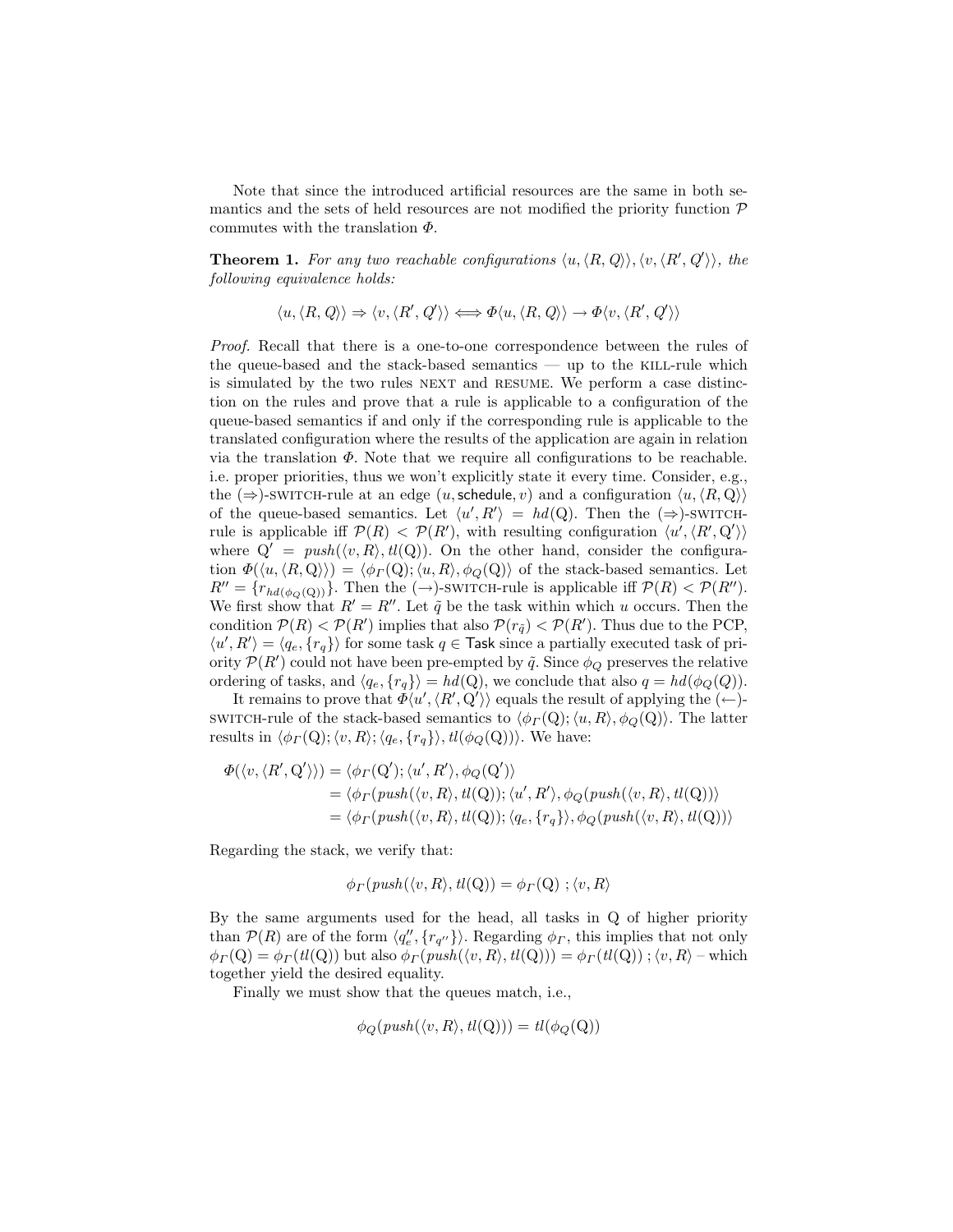Since  $\langle v, R \rangle$  is a partially executed task,  $\phi_Q(push(\langle v, R \rangle, tl(Q))) = \phi_Q(tl(Q))$  and  $\phi_Q(Q) = push(q, \phi_Q(t_l(Q)).$  By preservation of the relative orderings of tasks, we know that q is the head of the translated queue thus  $tl(\phi_Q(Q)) = \phi_Q(t)l(Q)$ . This completes the proof for the SWITCH-rule.

The proofs for the remaining corresponding rules follow by similar arguments. Here, we only show how the two disjoint cases of the kill-rule are simulated by means of the NEXT- and RESUME-rule, respectively. When applying the KILLrule, either the node  $u'$  at the head of the queue is an entry node of a task or not. If  $u' = q_e$  for some  $q \in$  Task, then its set of held resources equals  $\{r_q\}$ . The latter implies that  $q = hd(\phi_Q(Q))$ , and, therefor, that the priority of  $r_q$  is higher than the priority of the set of held resources of all partially executed tasks in Q. This ensures that the priority condition of the next-rule is satisfied while at the same time the priority condition of the resume-rule is falsified. If the head of Q is a partially executed task, it becomes the top of  $\phi(\Gamma Q)$ , and the priority of its set of held resources is higher than (or equal and older) the static priority of all tasks in Q, in particular all fresh tasks. This ensures that the priority condition of the resume-rule is satisfied while at the same time the priority condition of the NEXT-rule is falsified.  $\Box$ 

The stack-based semantics can naturally be extended with potentially recursive functions. The stack then has layers corresponding to pre-empted tasks followed by called functions which have not yet returned at the moment of preemption. Theorem 1 however also holds for queue-based and stack-based semantics when extended with function calls since they do not interfere with the PCP. In this case, the type of the translation  $\Phi$  is given by:

 $\varPhi: {\sf Stack}(N\times 2^{\sf Res})\times {\sf Queue}({\sf Stack}(N\times 2^{\sf Res})) \to {\sf Stack}(N\times 2^{\sf Res})\times {\sf Queue}({\sf Task})$ 

Since there are finitely many tasks with finite activation numbers, the set of task queues possibly occurring in the stack-based semantics is finite. Similarly, the occurring sets of held resources are finite. Hence, the rules of the stack-based semantics can be interpreted as the transfer function of a push-down system where the sets of push-down symbols and states are given by  $N \times 2^{\text{Res}}$  and Queue(Task), respectively.

This also remains true when finite abstractions of local and global data are added. Therefore, techniques for analysing push-down systems [3] can be applied. In particular, reachability is decidable. When dealing with more expressive abstractions for deriving program invariants such as, e.g., affine equalities of variables, alias analysis, etc., techniques from interprocedural analysis [4] can be applied.

#### 4 Related Work

The context- and synchronization-sensitive analysis of concurrent programs is generally undecidable even for simple analyses [13]. Therefore, one either overapproximates the interaction between threads, as in thread-modular model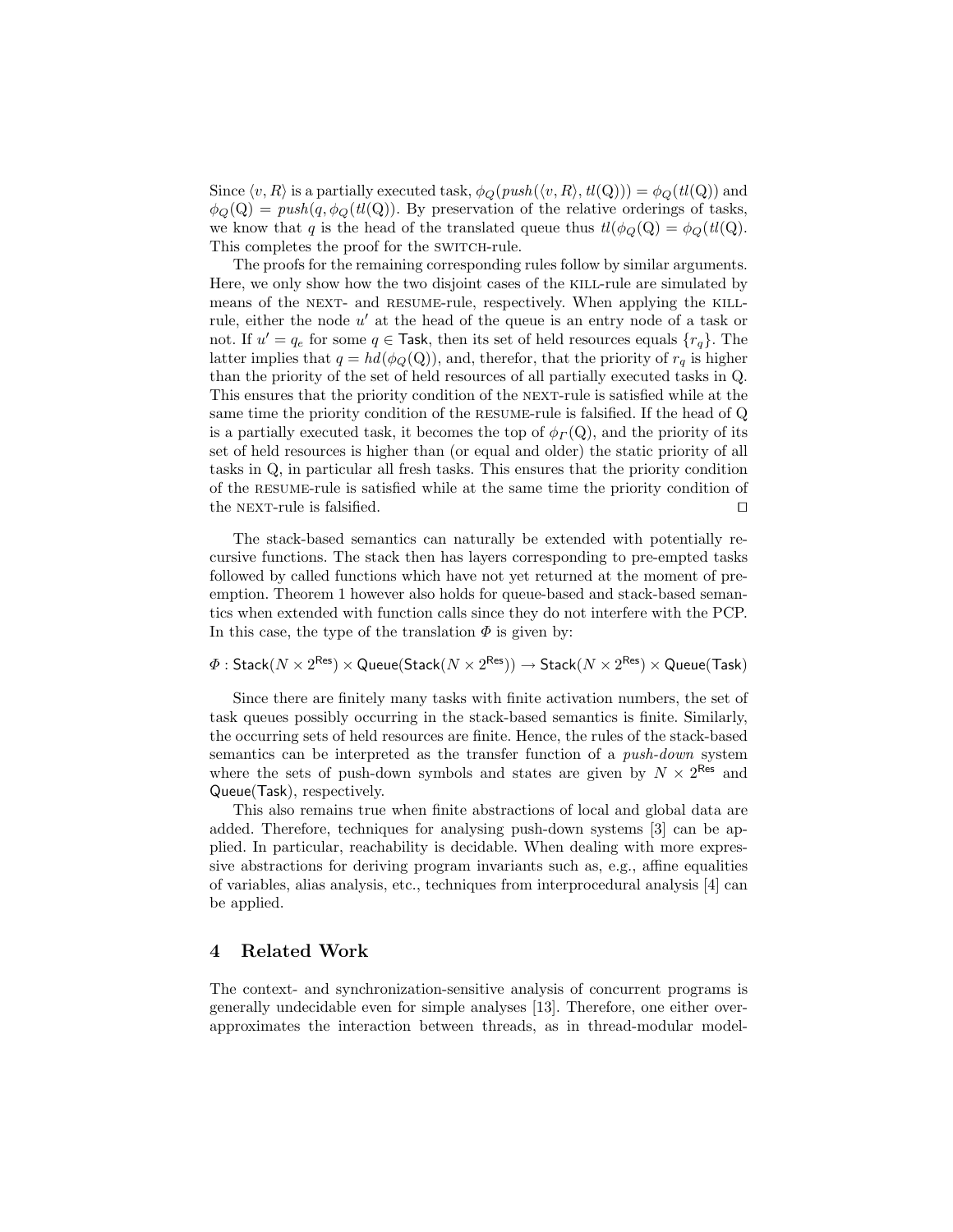checking  $\left|6\right|$  and nested fix-point abstract interpretation  $\left|15\right|$ ; or one places restrictions on concurrency, analysing precisely up to a fixed number of context switches [1, 12] or analysing structured parallelism only [5]. We obtain a precise analysis by exploiting properties of a specific framework for interrupt-driven concurrency. There exists relatively few works considering interrupt driven programs with priorities and to our knowledge none at all using the OSEK specification.

Closest to our work is the model used by Atig et al. [2]. They show that the control point reachability problem is decidable for asynchronous programs with pre-emption consisting of tasks with priorities. Thanks to the OSEK scheduling policy and the PCP we are able to keep the task pool structured as a queue and reduce the system to push-down automata, while they use a multi-set and reduce to petri-nets. While not mentioned by the authors, we believe that interrupts can be added to their model without needing to adjust the reduction.

In a number of papers, Kahlon et al. [7–9] discus model checking of push-down systems communicating via locks and asynchronous rendezvous (wait/notify). Using acquisition histories, they show that in the case of only nested locks the problem is decidable. While their model does not use priorities, this approach might also help to improve analysis of OSEK programs since nested use of locks is a desired, but not enforced, property of OSEK programs. Lammich and Müller-Olm [10] use a restricted semantics to generate monitor-consistent inter-leavings in order to find conflicting states in a system with dynamic thread creation and re-entrant monitors. We build in this idea by including priority conditions encoding the OSEK scheduling in our semantics.

Finally, Regehr and Cooprider, [14], present a source-transformation technique to turn interrupt driven embedded code into thread-based code. Applying normal race detection tools to the transformed code yields good results. They also introduce artificial interrupt locks to make interrupt disabling/(re-)enabling visible to the analysis. We slightly modify this idea to work with the PCP.

### References

- 1. M. F. Atig, A. Bouajjani, and S. Qadeer. Context-Bounded analysis for concurrent programs with dynamic creation of threads. In TACAS'09, LNCS, vol. 5505, pages 107–123. Springer, 2009.
- 2. M. F. Atig, A. Bouajjani, and T. Touili. Analyzing asynchronous programs with preemption. In FSTTCS'08. IBFI, 2008.
- 3. A. Bouajjani, J. Esparza, and O. Maler. Reachability analysis of pushdown automata: Application to model-checking. In CONCUR'97, LNCS, vol. 1243, pages 135–150. Springer, 1997.
- 4. P. Cousot and R. Cousot. Static Determination of Dynamic Properties of Recursive Programs. In E. Neuhold, editor, Formal Descriptions of Programming Concepts, pages 237–277. North-Holland Publishing Company, 1977.
- 5. J. Esparza and A. Podelski. Efficient algorithms for pre\* and post\* on interprocedural parallel flow graphs. In POPL'00, pages 1-11. ACM Press, 2000.
- 6. C. Flanagan, S. N. Freund, S. Qadeer, and S. A. Seshia. Modular verification of multithreaded programs. Theoretical Computer Science, 338(1-3):153–183, 2005.